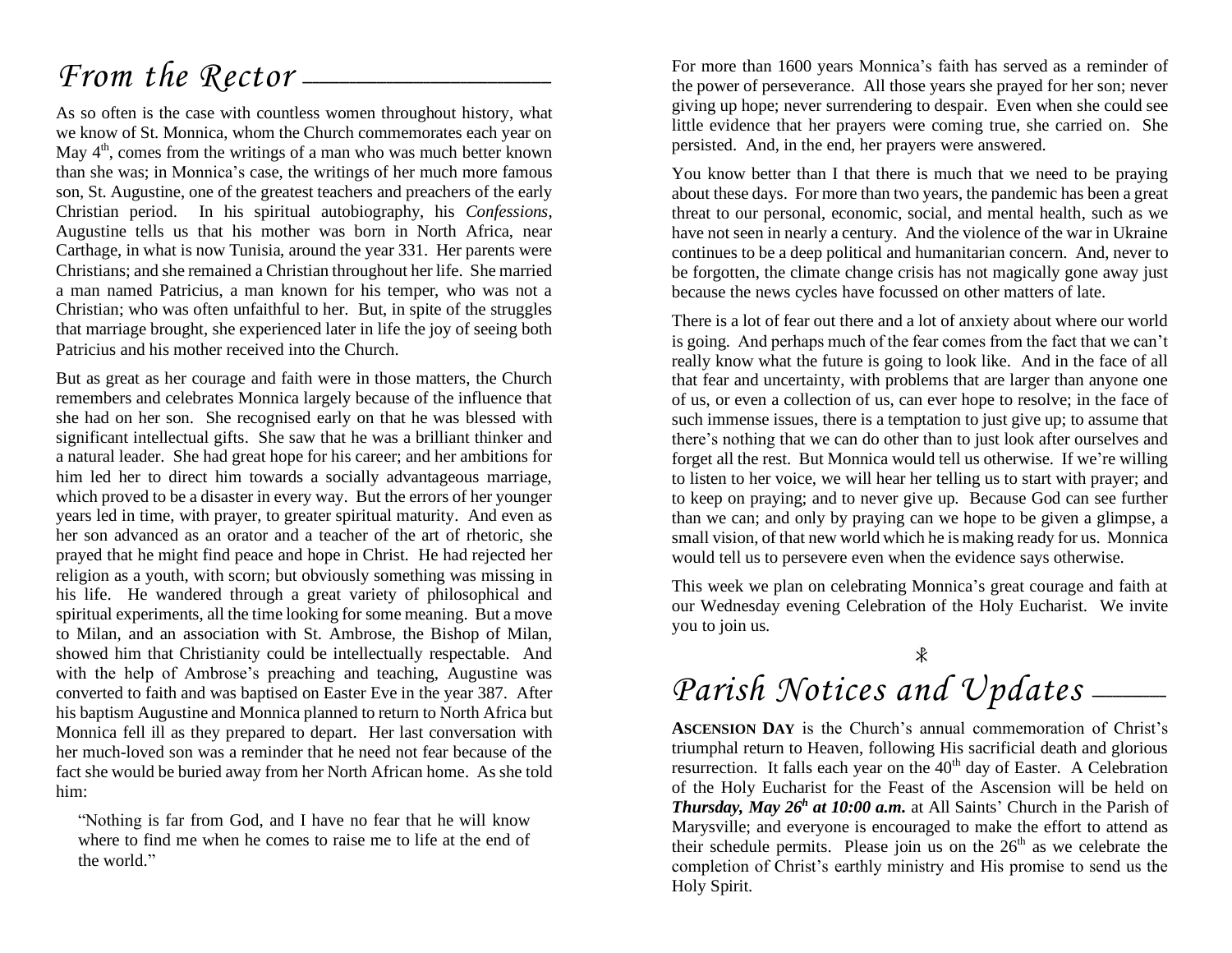**CAPTAIN NICHOLAS SAULNIER** will be ordained as deacon in the Church of God on the **Feast of St. Barnabas, June 11th**, at 2:00 p.m. at St. George's Anglican Church in Moncton. Captain Saulnier is expected to start his work in the Parishes of St. Mary, York, Marysville, and Stanley shortly after his ordination. Please keep him in your prayers as he prepares for this foundational day in his ministry as he responds to God's call to servanthood.

#### $\ast$

We acknowledge that the land on which we gather is the traditional unceded territory of the Wəlastəkwiyik (Wolastoqiyik) Peoples. This territory is covered by the "Treaties of Peace and Friendship" which Wəlastəkwiyik (Wolastoqiyik), Mi'kmaq, and Passamaquoddy Peoples first signed with the British Crown in 1726. The treaties did not deal with surrender of lands and resources but in fact recognized Mi'kmaq and Wəlastəkwiyik (Wolastoqiyik) title and established the rules for what was to be an ongoing relationship between nations.

 $\ast$ 

### SCHEDULE OF SERVICES

**MAY 4: ST. MONNICA**

 6:30 p.m. – Evening Prayer 7:00 p.m. – Holy Eucharist

**MAY 5: EASTER FERIA** 8:30 a.m. – Morning Prayer

**MAY 6: EASTER FERIA** 4:00 p.m. – Evening Prayer (Zoom)

**MAY 7: THE THIRD SUNDAY AFTER EASTER** 4:30 p.m. – Evening Prayer 5:00 p.m. – Holy Eucharist

**MAY 1: THE THIRD SUNDAY AFTER EASTER** 9:30 a.m. – Morning Prayer 10:00 a.m. – Holy Eucharist

## *The Anglican Church of Canada The Diocese of Fredericton* THE PARISH OF ST. MARY, YORK



Any lights shining on the wrong subject will mislead you. I focus on my Lord Jesus, the true light that enlightens every man. He does not blind me, dazzle me, or confuse me. He shines on my path to show me the way, shines on my thoughts to show me the truth, and shines on my life to lead me to Life, because He is the way, the truth, and the life. His light shines in the darkness, and the darkness cannot resist it.

Luis Fernando Aragón, *Pilgrim: One Thousand Days on the Road*

#### **PRIEST AND RECTOR**

The Venerable Kevin M. Stockall, B.A. (Hons), M.Div. Rectory: 770 McEvoy Street, Fredericton NB E3A 3B7 454.0245 (rectory) | 461.7685 (cell) | kevin.stockall@bellaliant.net www.stmarysfredericton.ca